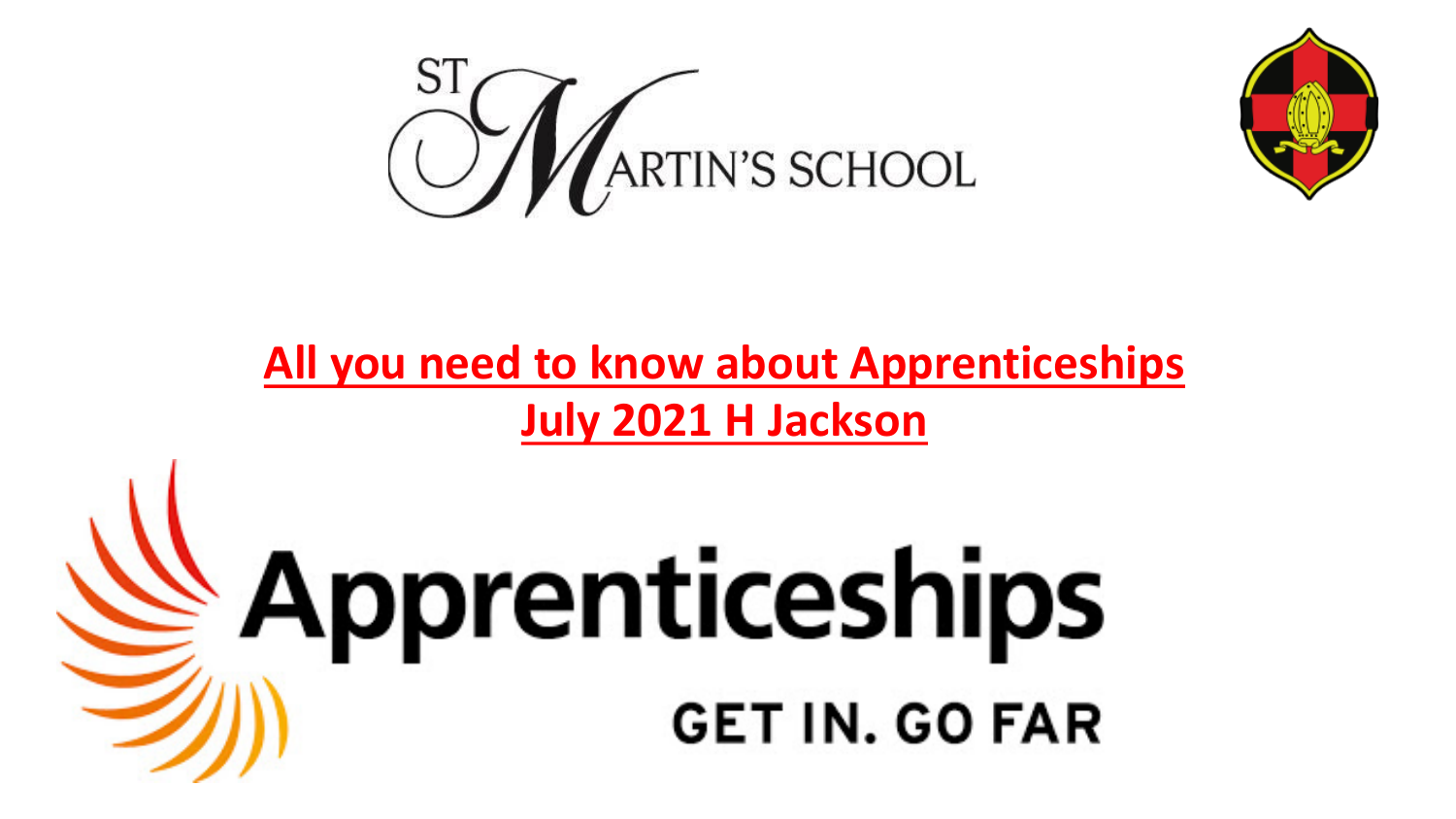### **Introduction**

- The aim of this powerpoint is to help answer any questions you might have about Apprenticeships.
- At this challenging time there has been lots of coverage in the media about loss of jobs, but the government have said they will pledge to make apprenticeships available to all young people.
- This powerpoint will focus on the 4 aspects below.
- What is an Apprenticeship?
- How do I apply?
- Websites to access apprenticeship vacancies/ advice for applications
- Top Tips
- If you have any further questions please don't hesitate to contact me or the  $6<sup>th</sup>$  form team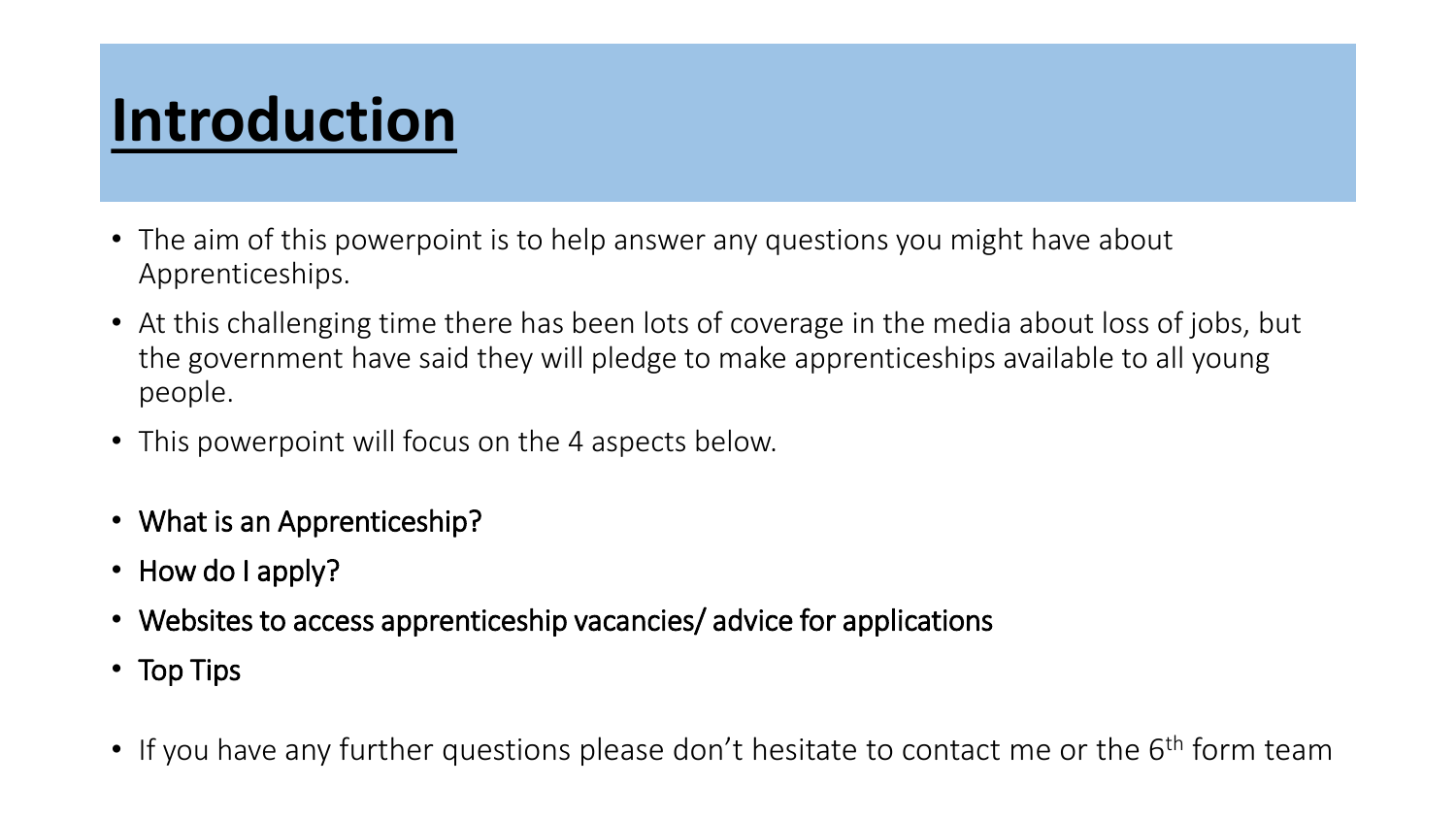# **Overview : What is an Apprenticeship?**

- Apprenticeships are real jobs and you will earn a real wage
- Apprenticeships are available to anyone over the age of 16, living in England, not in full time education
- Apprenticeships have four levels, intermediate, advanced, higher and degree
- An apprentice will spend 20% of their time off-the-job training

#### As an apprentice you'll:

- work alongside experienced staff
- gain job-specific skills
- [earn a wage and get holiday pay](https://www.gov.uk/apprenticeships-guide/pay-and-conditions)
- get time for study related to your role (usually one day a week)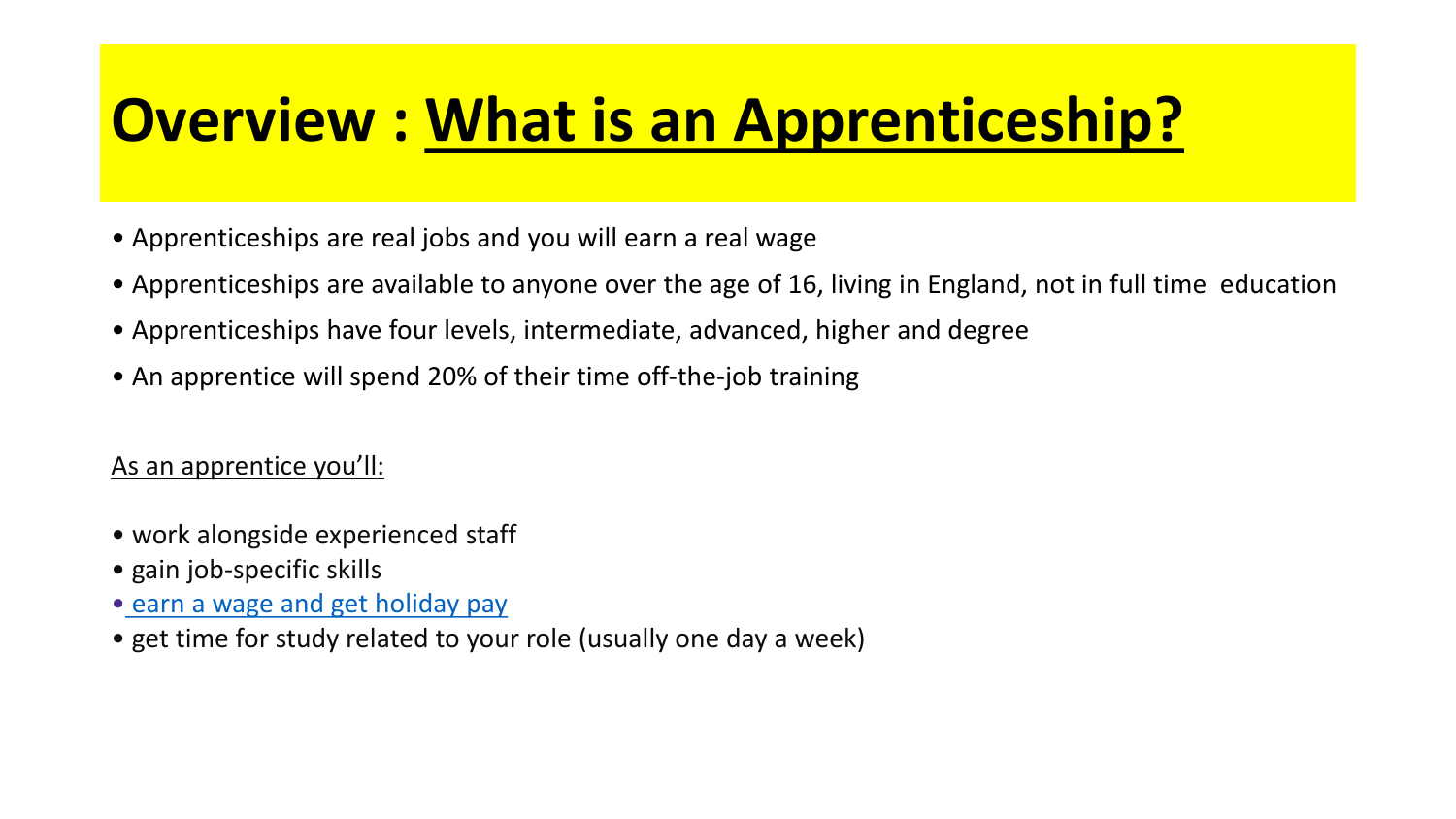## **Levels of Apprenticeship**

- ➢ Apprenticeships have equivalent educational levels.
- ➢ Some apprenticeships may also give you an additional qualification, such as a diploma. Depending on the level, it can take between 1 -5 years to complete.

| <b>Name</b>     | Level          | <b>Equivalent</b><br>educational level  |
|-----------------|----------------|-----------------------------------------|
| Intermediate    | $\overline{2}$ | <b>GCSE</b>                             |
| <b>Advanced</b> | 3              | <b>A</b> level                          |
| <b>Higher</b>   | 4,5,6 and 7    | <b>Foundation degree and</b><br>above   |
| <b>Degree</b>   | $6$ and $7$    | <b>Bachelor's or master's</b><br>degree |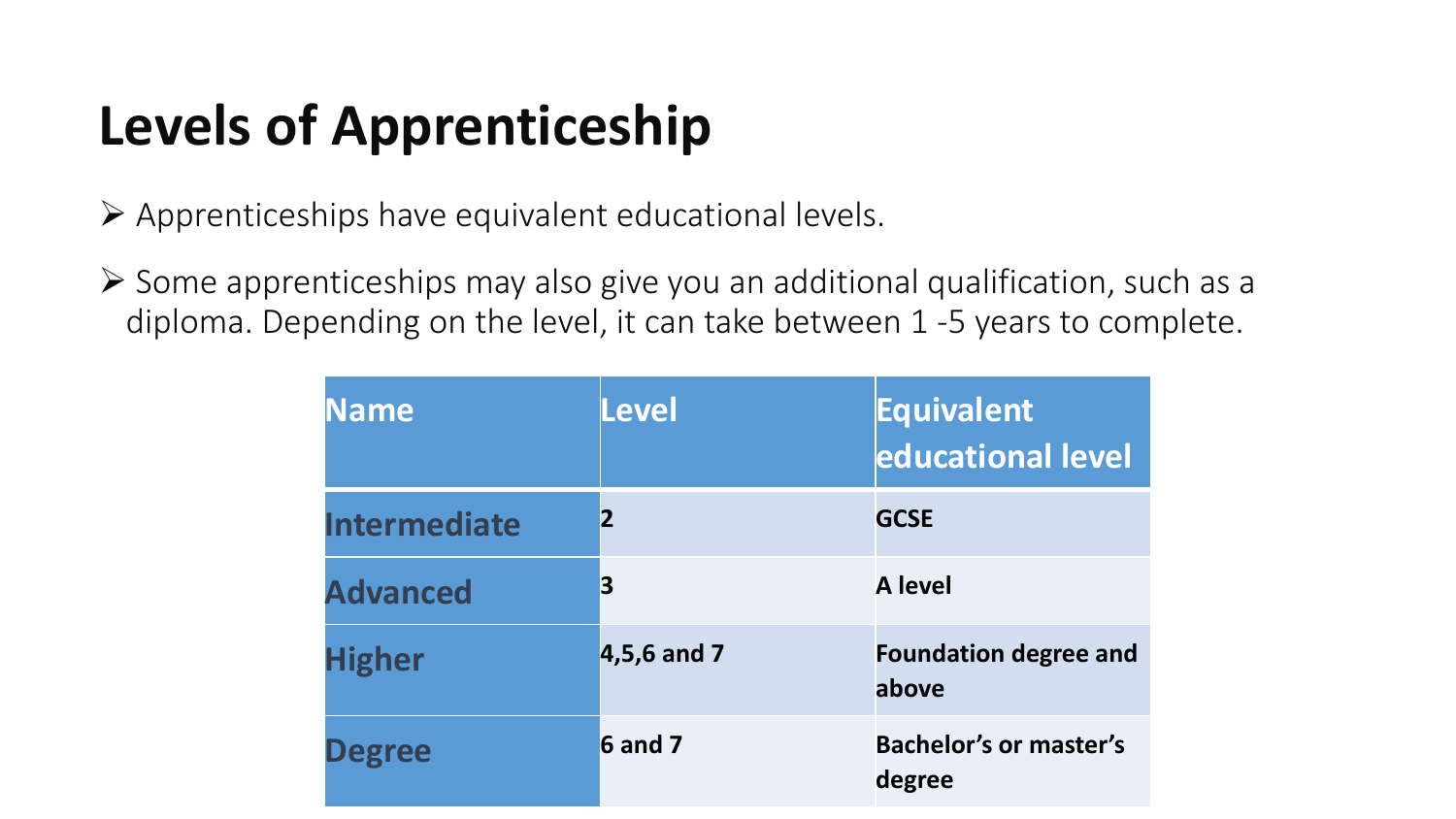# Example to show the different levels

**Higher and Degree Vacancy Listing for 2020 Recruitment** 

| <b>Employer</b> | <b>Roles</b>                                       | Level | <b>Locations</b> | <b>Starting</b><br><b>Salary</b> | <b>Applications</b><br>Open | Applica-<br>tions<br>Close |
|-----------------|----------------------------------------------------|-------|------------------|----------------------------------|-----------------------------|----------------------------|
| Amazon          | <b>Building Services Engineering</b><br>Technician | 4     | <b>Various</b>   | £400 p/w                         | 1 March 2020                | May 2020                   |
| Amazon          | Project manager (Degree)                           | 6     | London           | $£25,000 + Benefits$             | February 2020               | April 2020                 |
| Amazon          | <b>RME Automation Engineering</b>                  | 6     | <b>Various</b>   | <b>TBC</b>                       | February 2020               | April 2020                 |
| Amazon          | Software Development                               | 6     | <b>Various</b>   | <b>TBC</b>                       | <b>July 2020</b>            | August 2020                |
| Amazon          | Network Engineer                                   | 4     | <b>Various</b>   | TBC                              | February 2020               | March 2020                 |
| Amazon          | Digital and Technology<br>Solutions Professional   | 6     | <b>Various</b>   | <b>TBC</b>                       | February 2020               | March 2020                 |

**On the different Apprenticeship sites you can search via career choice, location or apprenticeship level.**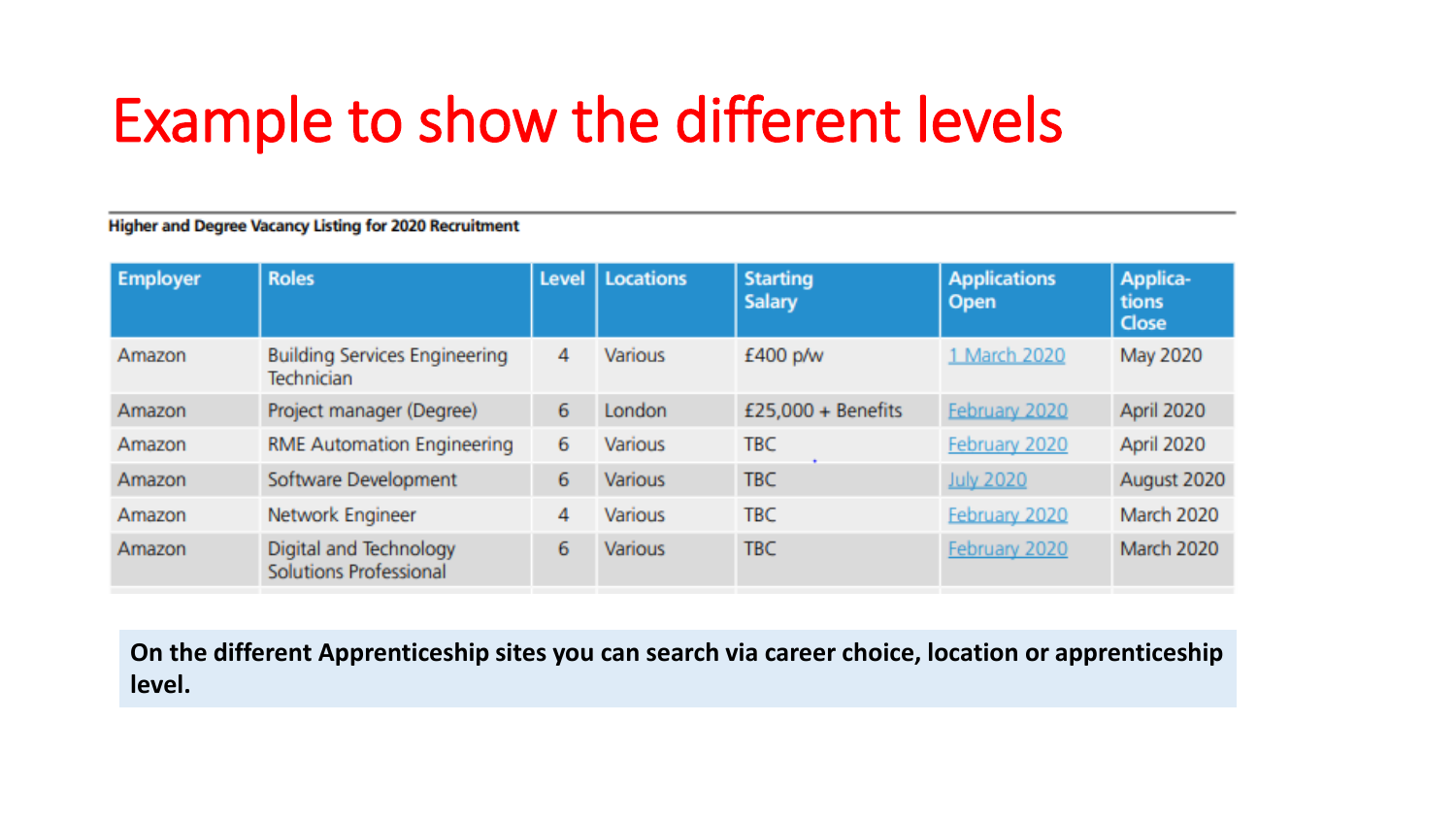#### **Industries**

Apprenticeships are available in over 170 industries! Including:

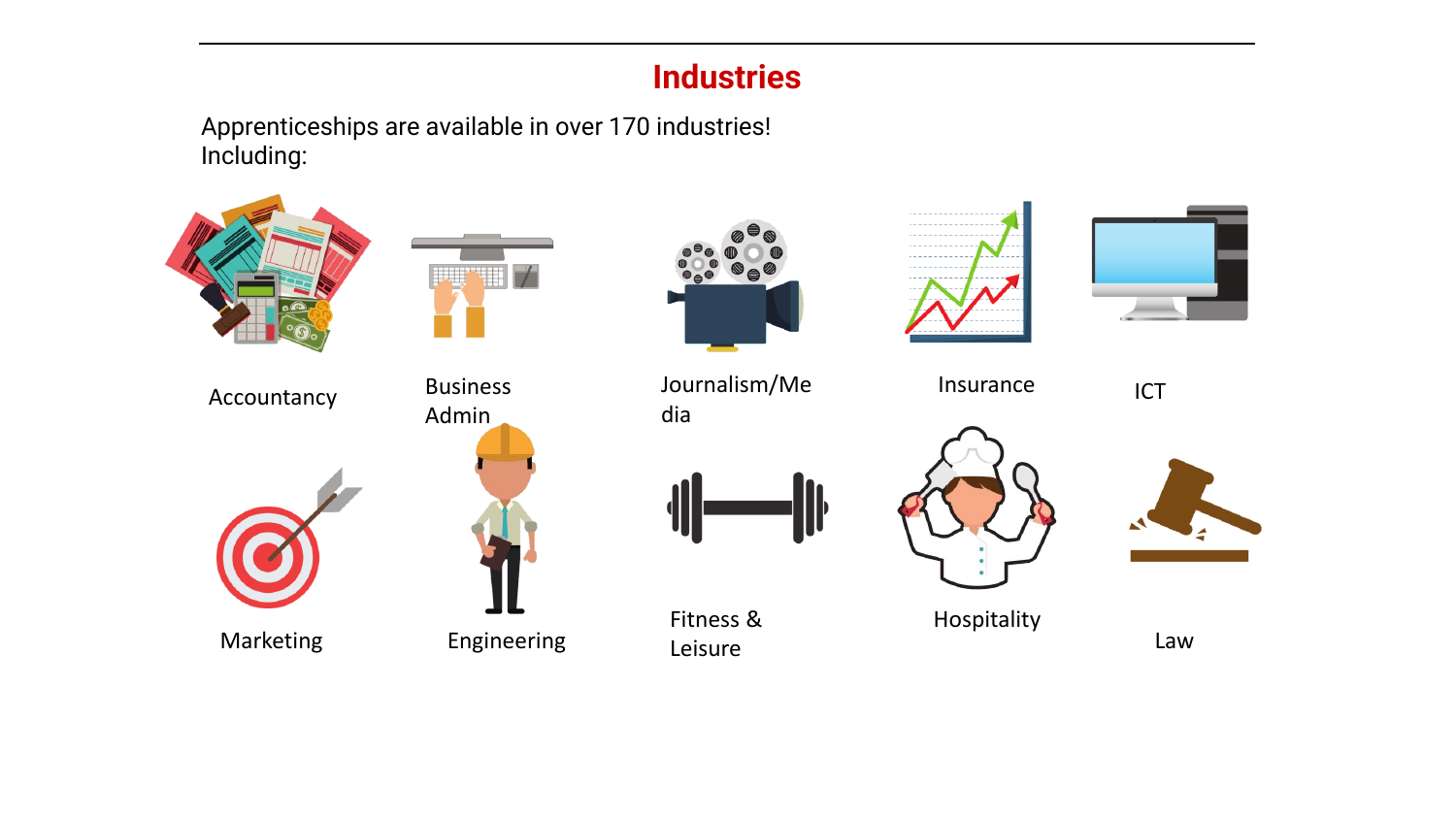## **How to Apply**

#### **Unlike applications for university, there is not a set date for applying for apprenticeships.**

The web links at the side here all offer a wealth of apprenticeship links and searches to help you find the right one for you. Companies will release apprenticeships throughout the year with a variety of start dates.

#### You need to make sure that you can start on the date they are advertising so **most students start actively applying from February of Yr 13.**

But you need to be looking at sites and companies you're interested in as early as possible so you don't miss out– the early bird catches the worm!

#### Where to look for an apprenticeship?

With so many opportunities on offer, there are several ways you can find an apprenticeship.

More information, including videos of current apprentices, is available at apprenticeships.gov.uk. You can search and apply for vacancies on Find an apprenticeship on GOV.UK. Once registered on Find an apprenticeship, email and text alerts can be set up about new apprenticeship vacancies which may be of interest.

If you would like to view more information on a selection of well-known employers you can visit the vacancy snapshot at amazingapprenticeships.com. It displays a range of employers fact files outlining the types of apprenticeship vacancies available at these companies across the year. If you have a specific interest in a certain employer, it is also worth going direct to their recruitment site.

You could also meet employers and their apprentices through our new live broadcast feature. In these interviews, we take a look behind the scenes of a range of different employers and meet some of their apprentices amazingapprenticeships.com/live-broadcasts.

Contact the National Apprenticeship Helpdesk for further support on 0800 015 0400 or by email: nationalhelpdesk@findapprenticeship.service.gov.uk.

Our YouTube channel has useful hints and tips on applying plus other videos on apprenticeships, visit YouTube and search apprenticeships/NAS.

#### How to apply?

At any one time on Find an apprenticeship, in a variety of careers and industries across England, there are between 12,000 - 20,000 apprenticeships vacancies online available at gov.uk/apply-apprenticeship. You can search by keyword (job role, occupation type or apprenticeship level) and by location. In addition, some employers advertise vacancies on their website.

Once the right job comes up, simply register on the website and follow the step by step instructions to apply for the role.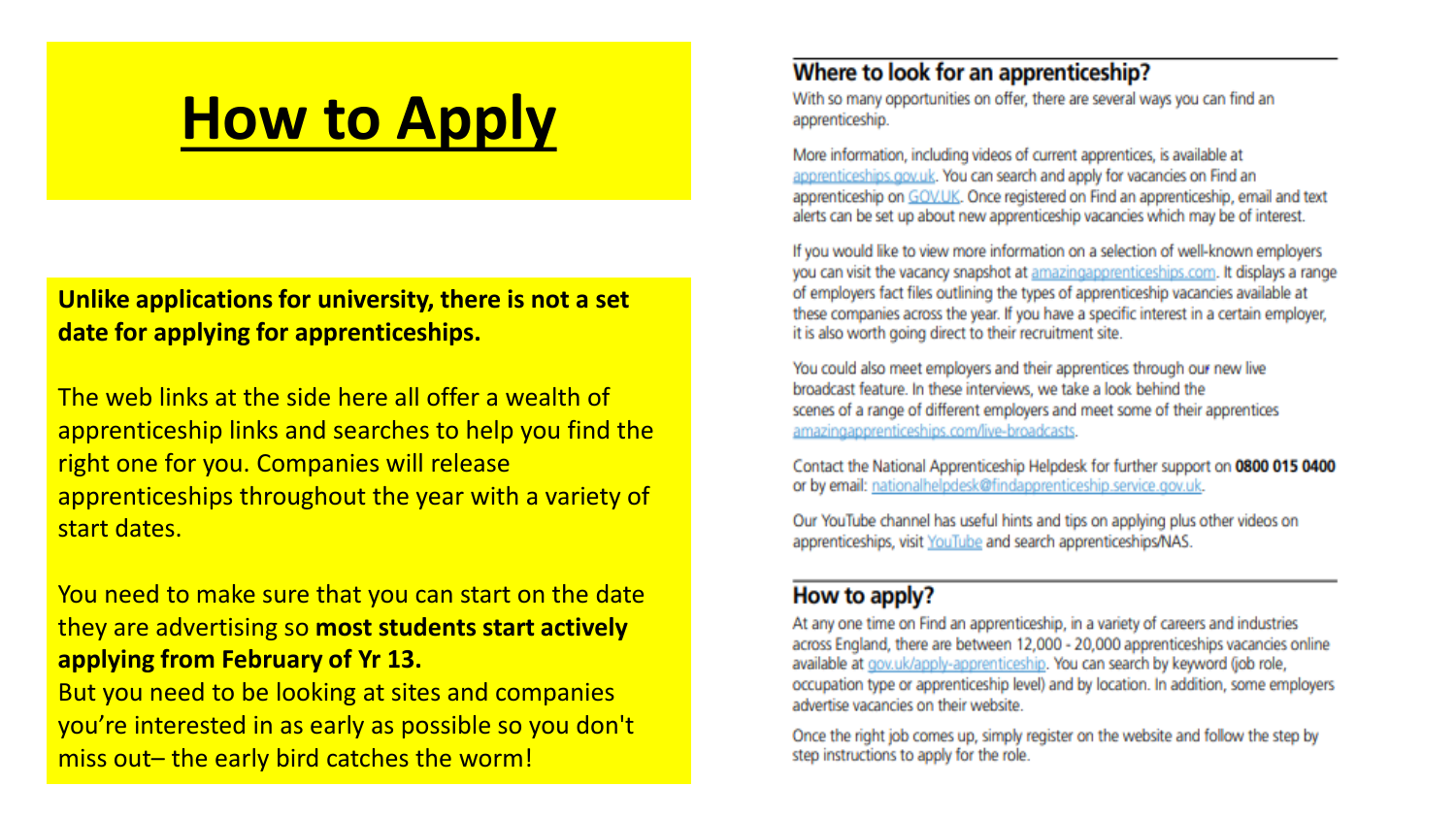

EMC, Radio and Safety Testing Services

#### **Administration Apprentice**

RN Electronics Ltd - Mountnessing, Brentwood, CM13 1UT

Apprenticeship opportunity at local business that specialises in the testing of electronic devices to worldwide standards. Effective support across the Administration & Finance Teams. Reception Duties including care of visitors. Receipt, timely distribution and response to telephone messages, emails and post. Liaising with customers by telephone & email. Updating & maintaining database records and reports. Maintain and regulate the hard copy Filing System. Undertake general office and housekeeping duties, to facilitate an efficient daily operation. Prioritise and structure a changing workload. Plan and deliver an assigned Project. Aid in problem solving. Planning and preparation of Marketing Exhibitions. Customer Service including monitor and record Customer Feedback. Responsible in the maintenance of confidentiality. Working across the different areas and range of services. Time provided to study for Level 3 Business Administration qualification. High standard of literacy and numeracy required. Experience of MS Office applications including Word, Excel and Outlook. Hours  $08:15 - 16:45$ Salary £14,000 pa

• Example of local Apprenticeship Opportunity (June 2021)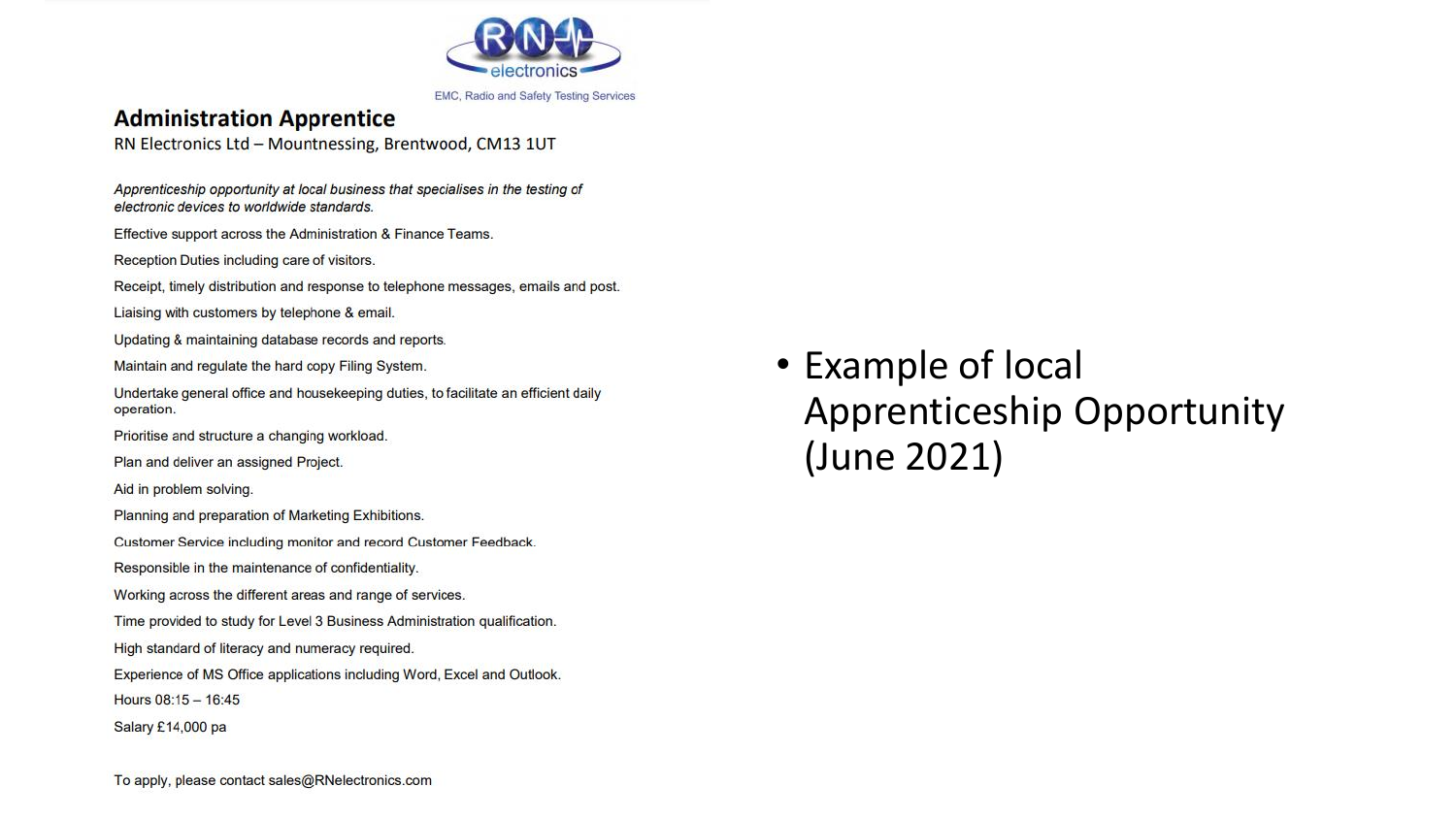



### Want more help with Apprenticeships? 2 live sessions will be delivered by AIM & are available for all Yr 12 and Yr 13 students.

Friday 12<sup>th</sup> February 10.30-12.00 Session 1 incudes: Basics on Apprenticeships, how to register for Apprenticeships, websites to use, hints and tricks. Q & A session.

Friday 26<sup>th</sup> February 10.30-12.00 Session 2 includes: Employability workshop, covering interview, application and CV skills. Q & A session

To attend you must email Miss Jackson by Thursday 4<sup>th</sup> February as the sessions will

only be available via Teams invite

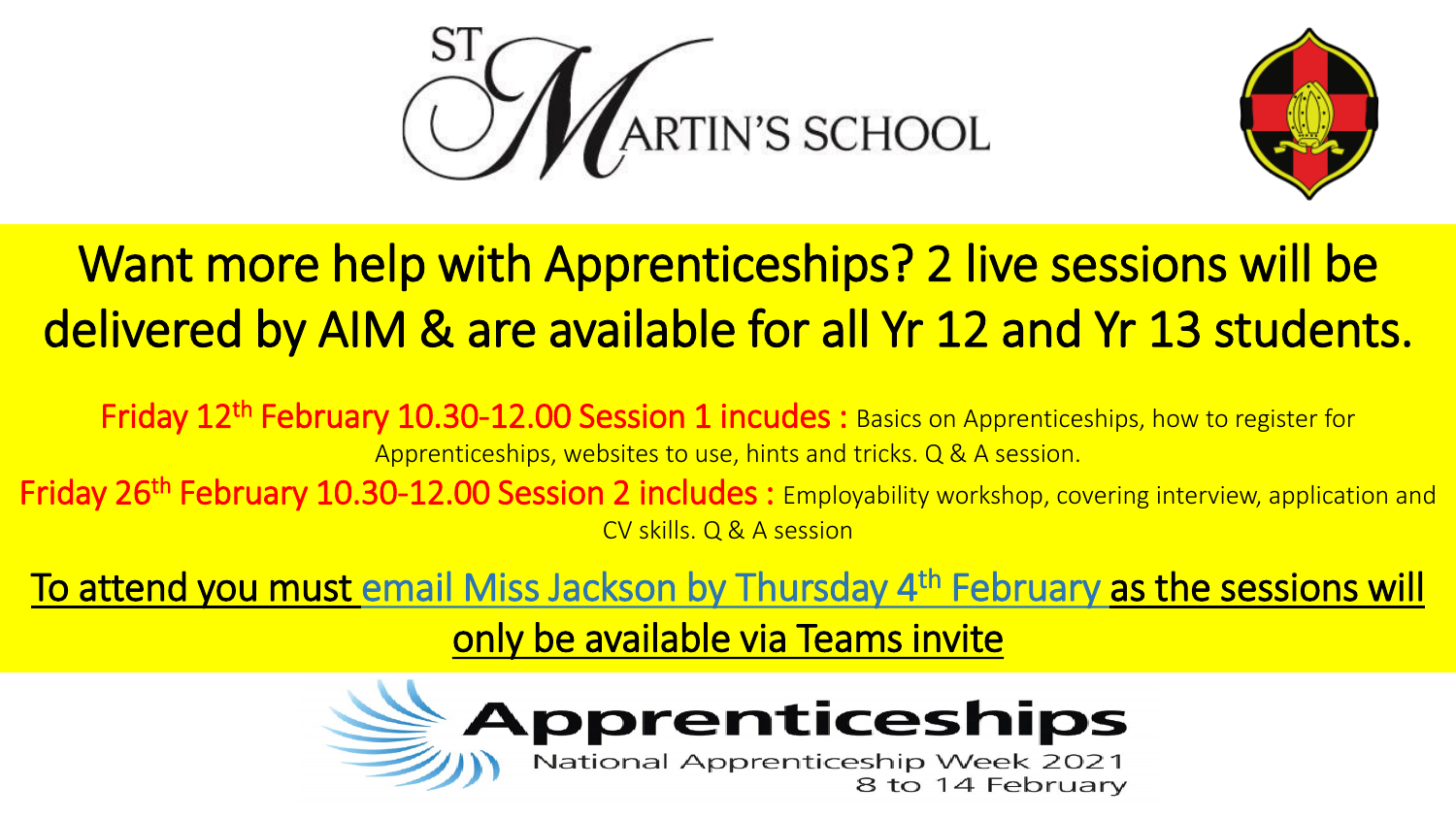### **Useful websites to apply for or access apprenticeship vacancies**

- <https://amazingapprenticeships.com/vacancies/>
- <https://www.gov.uk/apply-apprenticeship>
- [https://www.ucas.com/alternatives/apprenticeships/apprenticeships](https://www.ucas.com/alternatives/apprenticeships/apprenticeships-england/applying-apprenticeships-england)england/applying-apprenticeships-england
- <https://www.notgoingtouni.co.uk/>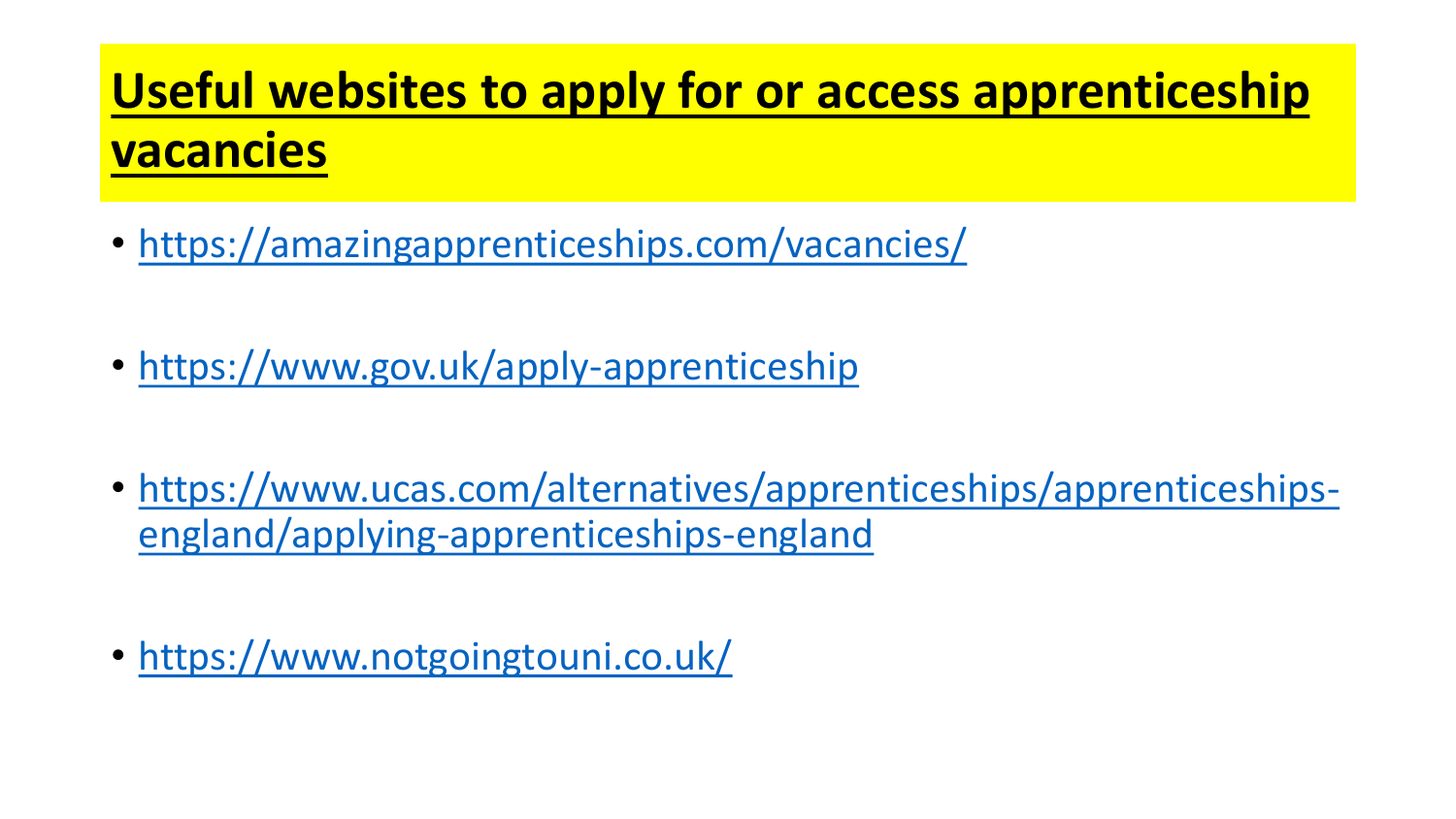### Useful websites to assist your knowledge and applications

- [https://www.unifrog.org/know-how/how-to-apply-for-an](https://www.unifrog.org/know-how/how-to-apply-for-an-apprenticeship)apprenticeship
- <https://www.instituteforapprenticeships.org/apprentices/>
- [https://amazingapprenticeships.com/app/uploads/2020/12/Parent-](https://amazingapprenticeships.com/app/uploads/2020/12/Parent-Pack-December-2020.pdf)Pack-December-2020.pdf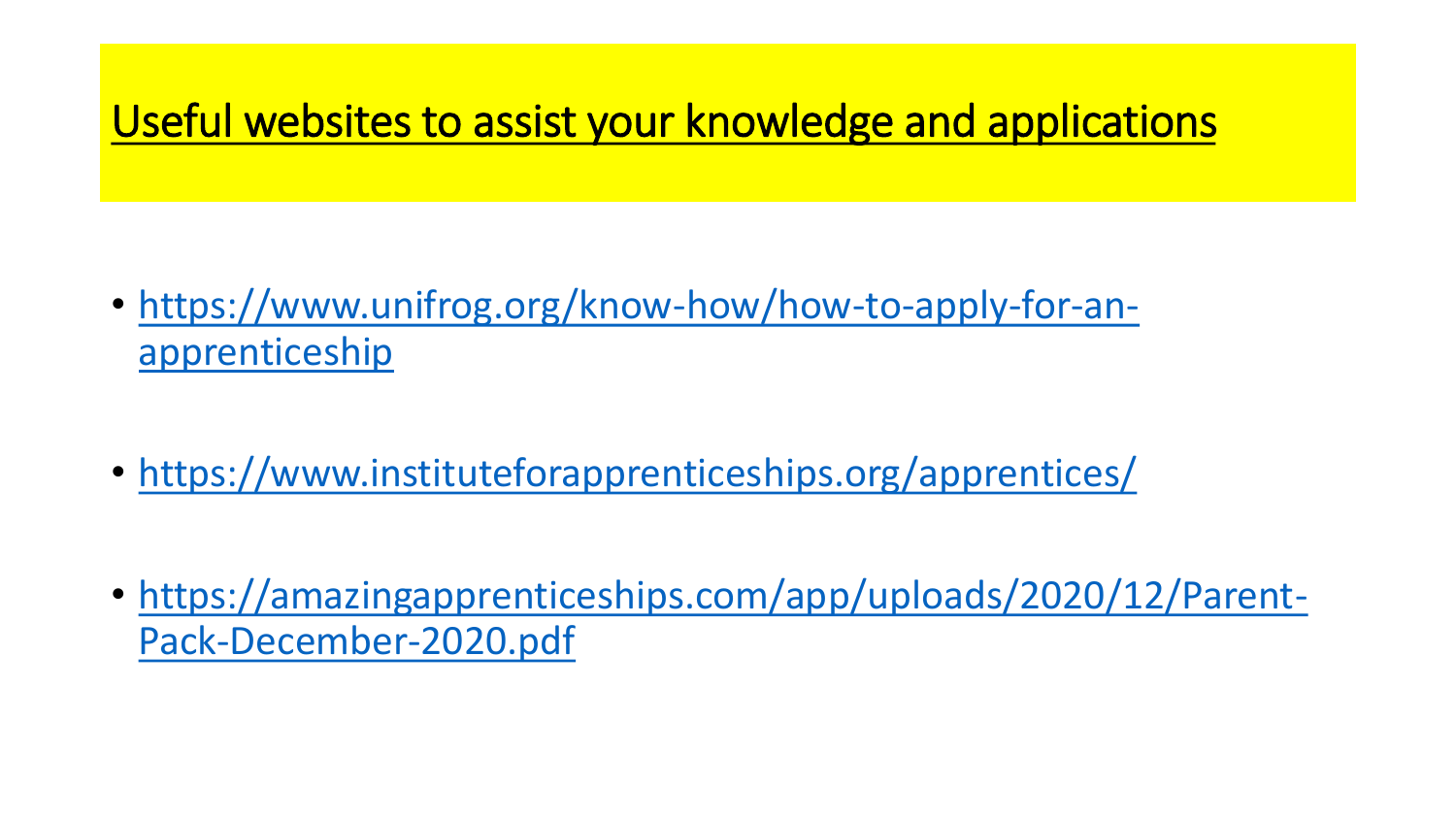

[To find out more about National Apprenticeship Week click on the link](https://assets.publishing.service.gov.uk/government/uploads/system/uploads/attachment_data/file/939877/National_Apprenticeship_Week_2021_toolkit.pdf)  below https://assets.publishing.service.gov.uk/government/uploads/system/

[uploads/attachment\\_data/file/939877/National\\_Apprenticeship\\_Wee](https://assets.publishing.service.gov.uk/government/uploads/system/uploads/attachment_data/file/939877/National_Apprenticeship_Week_2021_toolkit.pdf) 2021 toolkit.pdf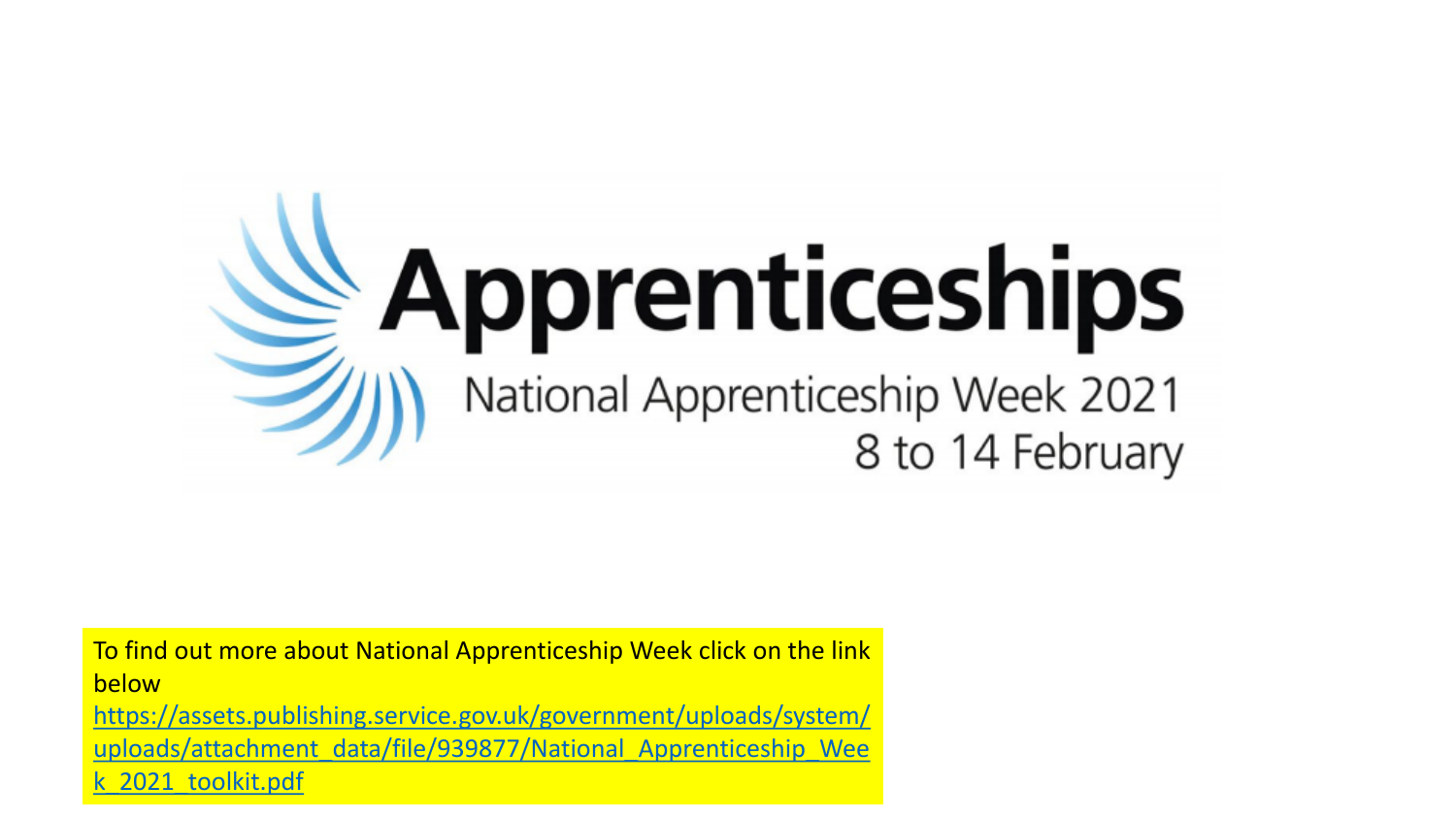

#### **ANNOUNCING THE NEW RANKINGS**

The Top 100 Apprenticeship Employers 2020 will be announced during a special broadcast on the afternoon of Wednesday 21st October.

The broadcast will feature a full countdown of the new rankings, with analysis and research about the nation's top apprenticeship employers.

Every employer that submitted an entry for this year's rankings will receive an invitation with details of how to watch the online broadcast.